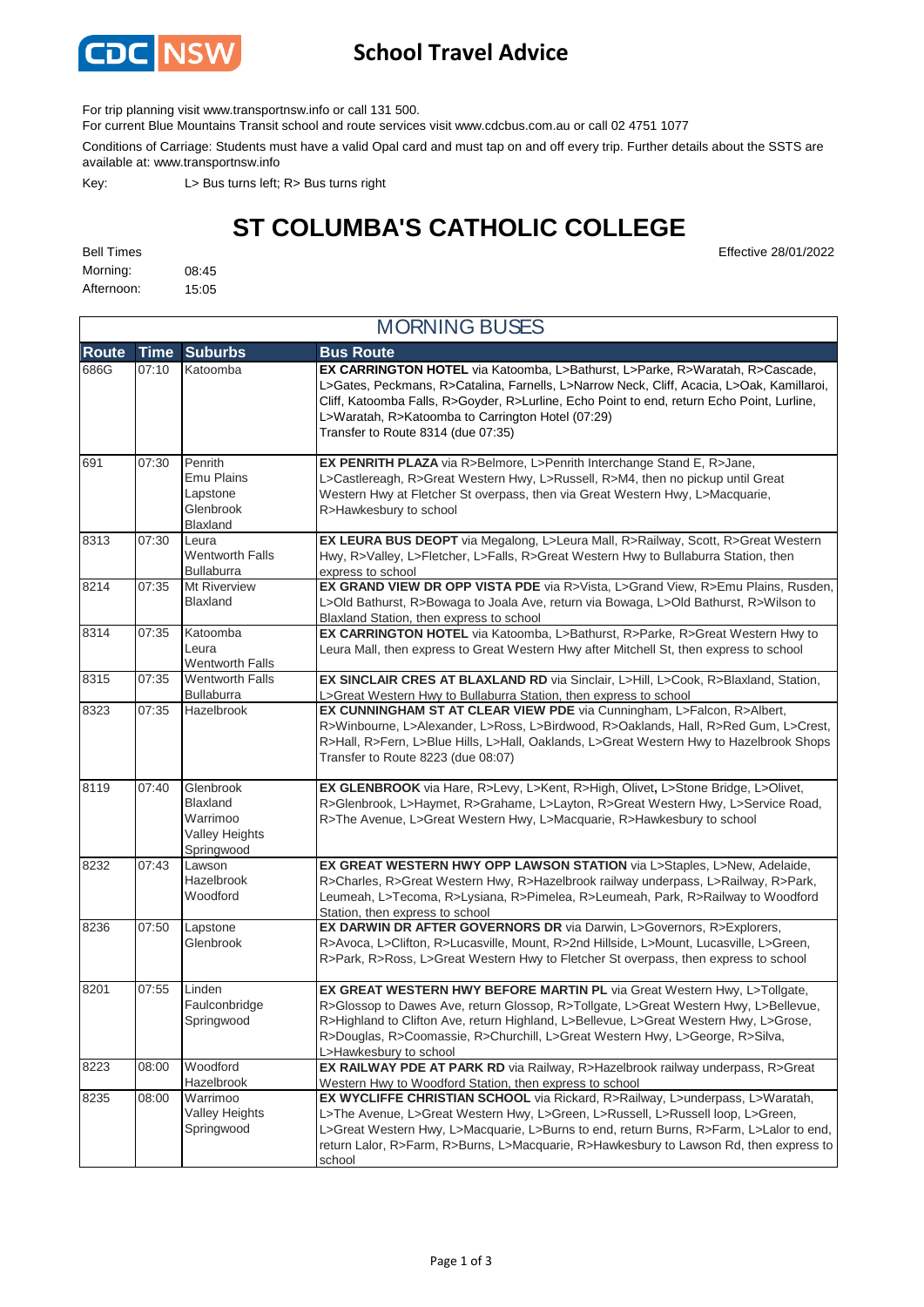

## **School Travel Advice**

| <b>Route</b> | <b>Time</b> | <b>Suburbs</b>                                                | <b>Bus Route</b>                                                                                                                                                                                                                                                                                                                            |
|--------------|-------------|---------------------------------------------------------------|---------------------------------------------------------------------------------------------------------------------------------------------------------------------------------------------------------------------------------------------------------------------------------------------------------------------------------------------|
| 8225         | 08:05       | <b>Hawkesbury Heights</b><br>Winmalee                         | <b>EX HAWKESBURY RD AFTER BOOKER RD via Hawkesbury, L&gt;Roberts, L&gt;Yvonne,</b><br>L>Booker, R>Hawkesbury, R>Old Hawkesbury, R>Hawkesbury, L>High School Dr to<br>Winmalee HS, return L>Hawkesbury, R>White Cross, L>Lindfield, R>Sunset, R>White<br>Cross, R>Hawkesbury, L>Lee, R>Semana, R>Tall Timbers, L>Lee, L>Hawkesbury to school |
| 8221         | 08:05       | Faulconbridge                                                 | EX SPRINGWOOD HS via Grose, L>Chapman Pde into Norman Lindsay, return Chapman,<br>L>Grose, L>Douglas, R>Coomassie, Plateau, L>Eastlea, R>Lucinda, R>Alderton,<br>R>Chaseling, R>Bednal, L>Plateau, L>Churchill, L>Great Western Hwy, L>George, R>Silva,<br>L>Hawkesbury to school                                                           |
| 8231         | 08:05       | Springwood                                                    | <b>EX HOMEDALE ST AFTER SPRINGWOOD AVE via Homedale St, R&gt;Valley, L&gt;Bee Farm</b><br>to end, return Bee Farm, L>Valley, Pitt, R>Crane, L>Macquarie, Sir Henrys, R>Great<br>Western Hwy (only pick up at Faulconbridge Public School), R>Ferguson, L>Macquarie to<br>Hawkesbury Rd, then express to school                              |
| 692W         | 08:10       | Springwood<br>Mt Victoria<br>Blackheath<br><b>Medlow Bath</b> | EX SPRINGWOOD STATION via Macquarie, L>Hawkesbury to school<br>Connects with eastbound 07:58 rail service at Springwood Station.                                                                                                                                                                                                            |
| 8229         | 08:15       | <b>Yellow Rock</b><br>Winmalee                                | <b>EX COOROY CRES AFTER ILLINGSWORTH RD via Cooroy, R&gt;Illingworth, L&gt;Yellow Rock,</b><br>R>Singles Ridge, L>Hawkesbury to school                                                                                                                                                                                                      |
| 8215         | 08:20       | Springwood                                                    | <b>EX HAWKESBURY RD AFTER LAWSON RD</b> via Hawkesbury, R>Silva, R>George, Baxter,<br>L>Springfield, Huntley Grange, R>Frazer, L>Springfield, R>Baxter, L>Moore, L>Hawkesbury<br>to school                                                                                                                                                  |

| <b>AFTERNOON BUSES</b> |             |                                                                               |                                                                                                                                                                                                                                                                                                                                                                                                                                                                                                                                      |  |  |  |  |
|------------------------|-------------|-------------------------------------------------------------------------------|--------------------------------------------------------------------------------------------------------------------------------------------------------------------------------------------------------------------------------------------------------------------------------------------------------------------------------------------------------------------------------------------------------------------------------------------------------------------------------------------------------------------------------------|--|--|--|--|
| <b>Route</b>           | <b>Time</b> | <b>Suburbs</b>                                                                | <b>Bus Route</b>                                                                                                                                                                                                                                                                                                                                                                                                                                                                                                                     |  |  |  |  |
| 8629                   | 15:10       | <b>Medlow Bath</b><br><b>Blackheath</b><br>Mt Victoria                        | <b>EXPRESS TO SPRINGWOOD STATION (arriving 15:25).</b><br>Connects with westbound 15:37 rail service at Springwood Station.                                                                                                                                                                                                                                                                                                                                                                                                          |  |  |  |  |
| 8632                   | 15:22       | Springwood<br>Faulconbridge                                                   | TO SPRINGWOOD AND FAULCONBRIDGE via express to Hawkesbury Rd after Paterson<br>Rd, then via Hawkesbury, R>Macquarie, L>Homedale, R>Valley, L>Bee Farm to end, return<br>Bee Farm, L>Valley, Pitt, R>Crane, L>Macquarie, Sir Henrys, L>Great Western Hwy,<br>R>Bellevue, R>Highland to Clifton, return Highland, L>Bellevue, L>Great Western Hwy,<br>L>Grose, R>Douglas, R>Coomassie, Plateau, L>Eastlea, R>Lucinda, Alderton,<br>R>Chaseling, R>Bednal, L>Plateau, L>Churchill, L>Great Western Hwy to Springwood<br>Anglican Church |  |  |  |  |
| 8613                   | 15:25       | Springwood<br><b>Valley Heights</b>                                           | TO SPRINGWOOD AND VALLEY HEIGHTS via express to Hawkesbury Rd after Ellison Rd,<br>then via Hawkesbury, R>Moore, R>Baxter, L>Springfield, Huntly Grange, R>Frazer,<br>L>Springfield, R>Baxter, George, L>Silva, R>Hawkesbury, L>Macquarie, R>Burns to end,<br>return Burns, R>Farm, L>Lalor to end, return Lalor, R>Farm, R>Burns, R>Macquarie,<br>R>Tusculum, R>Green to Cambridge St                                                                                                                                               |  |  |  |  |
| 8634                   | 15:25       | <b>Blaxland</b><br>Mt Riverview                                               | TO MOUNT RIVERVIEW via express to Old Bathurst Rd, R>Bowaga to Joalah, return<br>Bowaga, L>Old Bathurst, R>Rusden, Emu Plains, L>Grandview to Vista Pde                                                                                                                                                                                                                                                                                                                                                                              |  |  |  |  |
| 8641                   | 15:25       | Springwood<br>Faulconbridge<br>Linden<br>Woodford<br>Hazelbrook               | TO HAZELBROOK via express to Hawkesbury Rd after Paterson Rd, then via Hawkesbury,<br>R>Macquarie, R>Ferguson, L>Great Western Hwy, L>Woodford off ramp, L>The Appian,<br>R>The Appian, R>Oakura, L>Railway, L>Park, Leumeah, L>Tecoma, R>Lysiana, R>Pimelia,<br>R>Leumeah, Park, L>Railway, R>Hazelbrook railway underpass, R>Great Western Hwy,<br>L>Tollgate, L>Glossop to Dawes Ave                                                                                                                                              |  |  |  |  |
| 8706                   | 15:25       | <b>Wentworth Falls</b><br>Leura<br>Katoomba                                   | TO KATOOMBA via express to Great Western Hwy at Mitchell St, then via Great Western<br>Hwy, L>Parke, R>Waratah, R>Cascade, L>Gates, Peckmans, R>Catalina, Farnells,<br>L>Narrow Neck, Cliff, Acacia, L>Oak, Kamillaroi, Cliff, Katoomba Falls, R>Goyder,<br>R>Lurline, Echo Point, L>Foster, R>Cliff, R>Echo Point, Lurline, L>Waratah, R>Katoomba to<br>Carrington Hotel                                                                                                                                                            |  |  |  |  |
| 8612                   | 15:28       | Winmalee                                                                      | TO WINMALEE via express to Hawkesbury Rd opposite Reid Rd then via Hawkesbury,<br>L>White Cross, L>Lindfield, R>Sunset, R>White Cross, L>Hawkesbury to Coromandel Ave                                                                                                                                                                                                                                                                                                                                                                |  |  |  |  |
| 8636                   | 15:30       | <b>Yellow Rock</b>                                                            | TO YELLOW ROCK via L>Hawkesbury, R>Singles Ridge, L>Yellow Rock, R>Illingsworth,<br>L>Cooroy, R>Illingsworth to Colville Rd                                                                                                                                                                                                                                                                                                                                                                                                          |  |  |  |  |
| 8536                   | 15:32       | Sun Valley<br>Warrimoo<br><b>Blaxland</b><br>Glenbrook                        | TO GLENBROOK via express to Sun Valley service road, then express to Blaxland (Great<br>Western Hwy), L>Layton, R>Grahame, L>Haymet, R>Glenbrook, L>Olivet, R>Stone Bridge,<br>R>Olivet, High, L>Kent, R>Levy, L>Hare to after Moore St                                                                                                                                                                                                                                                                                              |  |  |  |  |
| 8643                   | 15:33       | Woodford<br>Hazelbrook                                                        | TO HAZELBROOK STATION via express to Woodford Station, then via Railway to<br>Hazelbrook Station. Continues as Route 685H (see below).                                                                                                                                                                                                                                                                                                                                                                                               |  |  |  |  |
| 8517                   | 15:35       | <b>Valley Heights</b><br>Warrimoo<br>Blaxland<br><b>Emu Plains</b><br>Penrith | TO PENRITH via express to Valley Heights (Great Western Hwy), then Warrimoo, then Great<br>Western Hwy after Layton to Great Western Hwy opp Coughland, then express to Emu<br>Plains, L>Russell, R>Great Western Hwy (Transfer at Lennox Shops for Emu Heights and<br>Leonay), Henry, L>Riley to Penrith Plaza                                                                                                                                                                                                                      |  |  |  |  |